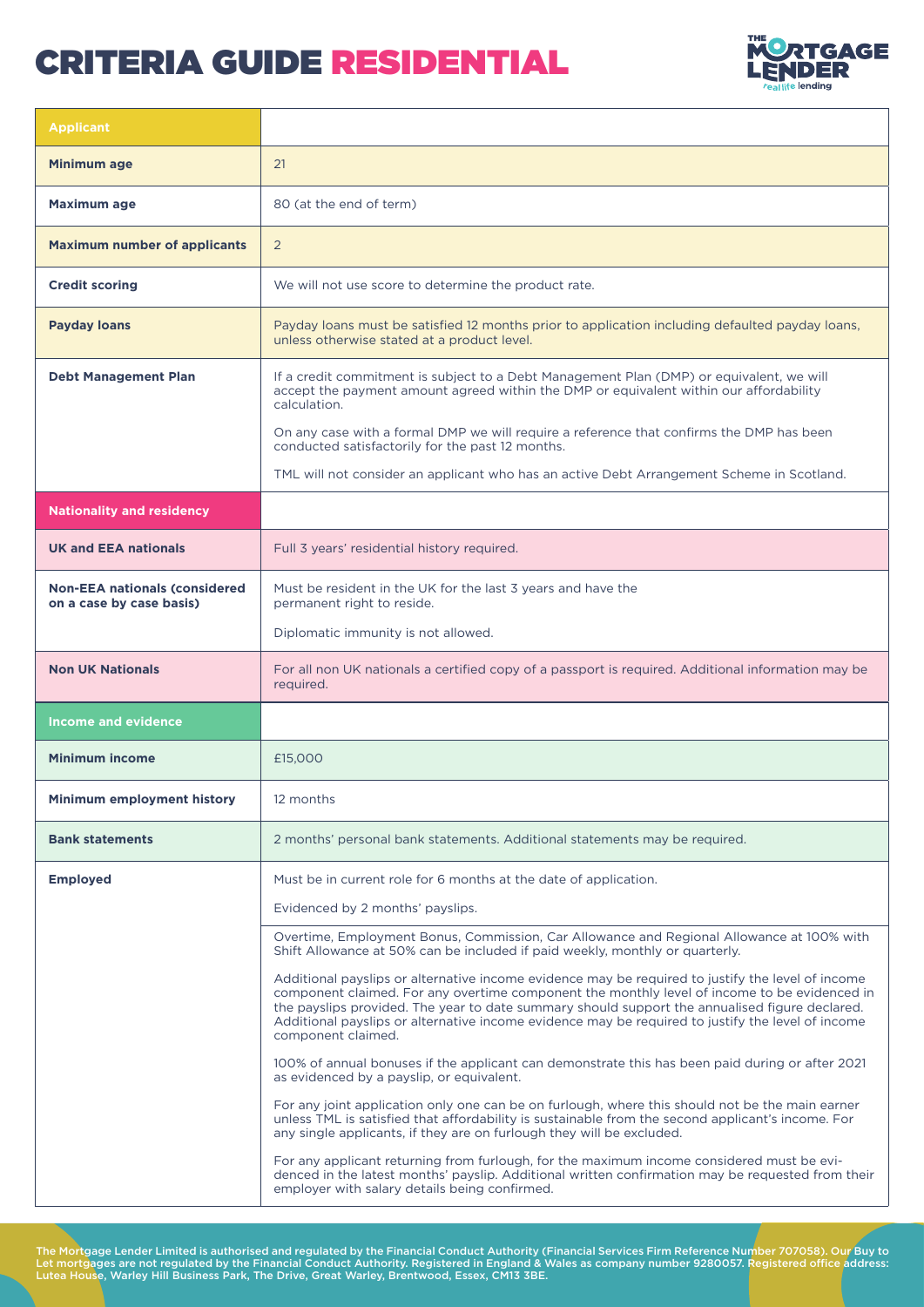

| Self-employed                  | Minimum trading time 12 months.<br>Latest 3 months' business bank statements and 1 month personal bank statement. Additional<br>statements may be required.                                                                                                                                                                                                                              |                                                                                                                                                                                       |  |  |  |  |
|--------------------------------|------------------------------------------------------------------------------------------------------------------------------------------------------------------------------------------------------------------------------------------------------------------------------------------------------------------------------------------------------------------------------------------|---------------------------------------------------------------------------------------------------------------------------------------------------------------------------------------|--|--|--|--|
|                                | Evidenced using:<br>• Most recent year's certified accounts OR<br>• Tax Calculation (SA302) with corresponding Tax Year Overview                                                                                                                                                                                                                                                         |                                                                                                                                                                                       |  |  |  |  |
|                                | TML will not accept an accountant's certificate / reference.                                                                                                                                                                                                                                                                                                                             |                                                                                                                                                                                       |  |  |  |  |
|                                | If certified accounts are provided these must be completed and returned from a qualified<br>accountant with acceptable accountant qualifications: ACA/FCA, ACCA/FCCA, ACCIMA/FCIMA,<br>CIPFA, ACMA. Accountant must hold a current practising certificate.                                                                                                                               |                                                                                                                                                                                       |  |  |  |  |
|                                | <b>Trading 12-24 months</b>                                                                                                                                                                                                                                                                                                                                                              | <b>Trading &gt;24 months</b>                                                                                                                                                          |  |  |  |  |
|                                | • Maximum 85% LTV<br>• Most recent year's evidence required                                                                                                                                                                                                                                                                                                                              | • Maximum 85% LTV<br>• Most recent 2 years' evidence required                                                                                                                         |  |  |  |  |
|                                | TML may consider the use of past trading accounts relating to pre-COVID levels by using<br>accounts for 2019/2020 if the latest 3 months bank statements are in line with past trading<br>performance.                                                                                                                                                                                   |                                                                                                                                                                                       |  |  |  |  |
|                                | This will be subject to the following:<br>• Available on RL1 to RL5 products only;<br>• Minimum 2 years full acounts;<br>• Maximum income allowed equal to 2019/20;<br>• Completion of additional disclosure form for any applicants impacted by COVID.                                                                                                                                  |                                                                                                                                                                                       |  |  |  |  |
|                                | Please speak to your BDM for further information prior to submitting an application.                                                                                                                                                                                                                                                                                                     |                                                                                                                                                                                       |  |  |  |  |
| <b>Contractors</b>             | Income calculation of up to a maximum of weekly rate x 48.                                                                                                                                                                                                                                                                                                                               |                                                                                                                                                                                       |  |  |  |  |
|                                | <b>Existing contractors:</b> Must have been contracting for a minimum of 12 months at the point of<br>application.                                                                                                                                                                                                                                                                       |                                                                                                                                                                                       |  |  |  |  |
|                                | Current contract must be for a minimum of 6 months. Payslips and/or invoices supporting the<br>contract and bank statements are required.<br>For any contract with a term less than 3 months remaining, confirmation to be provided from the<br>applicants' employer that their contract will be renewed and TML is satisfied with the applicant's<br>contracting history, if requested. |                                                                                                                                                                                       |  |  |  |  |
|                                |                                                                                                                                                                                                                                                                                                                                                                                          |                                                                                                                                                                                       |  |  |  |  |
|                                | considered on a case by case basis.                                                                                                                                                                                                                                                                                                                                                      | Renewal of contracts: Where the current contract length is less than 6 months and there is<br>a history of renewal covering a 6 month period, with the same company, then this can be |  |  |  |  |
|                                | New contractors: Must have been contracting for a minimum of 3 months. Previous experience in<br>a similar role for a minimum period of 12 months.                                                                                                                                                                                                                                       |                                                                                                                                                                                       |  |  |  |  |
|                                | For any contract with a term less than 3 months remaining, confirmation to be provided from the<br>applicants' employer that their contract will be renewed and TML is satisfied with the applicant's<br>contracting history, if requested.                                                                                                                                              |                                                                                                                                                                                       |  |  |  |  |
| <b>Retired</b>                 | The most recent 2 monthly pension statements/payslips or an annual advice notification will<br>be required to evidence all retired income and the most recent 2 full monthly bank statements<br>showing the income credit as validation; or                                                                                                                                              |                                                                                                                                                                                       |  |  |  |  |
|                                | Latest letter from pension provider confirming current pension income and the most recent 2 full<br>monthly bank statements.                                                                                                                                                                                                                                                             |                                                                                                                                                                                       |  |  |  |  |
|                                | Latest annual statement of pension(s) due on retirement or recent letter from pension provider(s)<br>confirming the pension due on retirement.                                                                                                                                                                                                                                           |                                                                                                                                                                                       |  |  |  |  |
| <b>Lending into retirement</b> | Evidence of any additional post-retirement income will be required for the income to be<br>considered.                                                                                                                                                                                                                                                                                   |                                                                                                                                                                                       |  |  |  |  |

The Mortgage Lender Limited is authorised and regulated by the Financial Conduct Authority (Financial Services Firm Reference Number 707058). Our Buy to<br>Let mortgages are not regulated by the Financial Conduct Authority. R Lutea House, Warley Hill Business Park, The Drive, Great Warley, Brentwood, Essex, CM13 3BE.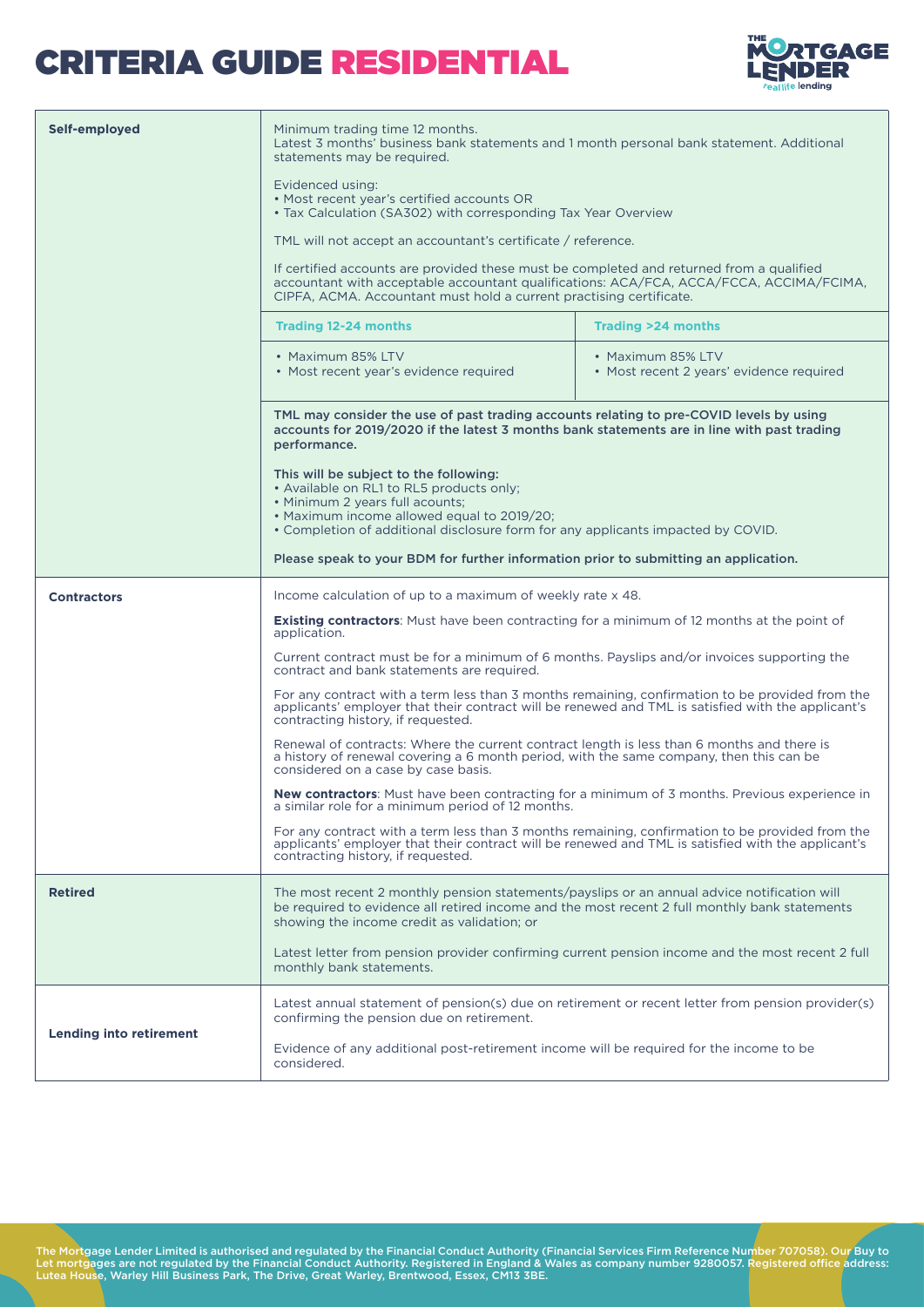

| <b>Other Income</b>                                                        | (100%)                                                                                                                                                                                                                                                                                                                                                                                                                                                                                                                                                                              | (75%)                                                                              | (50%) |                                                                                                                  |  |
|----------------------------------------------------------------------------|-------------------------------------------------------------------------------------------------------------------------------------------------------------------------------------------------------------------------------------------------------------------------------------------------------------------------------------------------------------------------------------------------------------------------------------------------------------------------------------------------------------------------------------------------------------------------------------|------------------------------------------------------------------------------------|-------|------------------------------------------------------------------------------------------------------------------|--|
| (% accepted)<br><b>Full amount should be keyed</b><br>into the application | Child Benefit*<br>Maintenance Payments**                                                                                                                                                                                                                                                                                                                                                                                                                                                                                                                                            | Working Tax Credit<br>/ Child Tax Credit<br>(or Universal Credit<br>equivalent)*** |       | Investment Income                                                                                                |  |
|                                                                            | Evidenced through bank statements OR award letter OR acceptable alternative.                                                                                                                                                                                                                                                                                                                                                                                                                                                                                                        |                                                                                    |       |                                                                                                                  |  |
|                                                                            | * For children 13 years and under.<br>** Court ordered only and must have minimum of 5 years remaining.<br>*** Restricted to 25% of the total income on the application. The applicant with this benefit must<br>have an acceptable earned income source.                                                                                                                                                                                                                                                                                                                           |                                                                                    |       |                                                                                                                  |  |
| Loan                                                                       |                                                                                                                                                                                                                                                                                                                                                                                                                                                                                                                                                                                     |                                                                                    |       |                                                                                                                  |  |
| <b>Maximum LTV (*except where</b><br>the maximum LTV% for any              | 85%                                                                                                                                                                                                                                                                                                                                                                                                                                                                                                                                                                                 |                                                                                    | 75%   |                                                                                                                  |  |
| specific product is lower)                                                 | • Employed<br>• Self-employed trading<br>>12 months<br>• Existing contractors<br>• Lending into retirement                                                                                                                                                                                                                                                                                                                                                                                                                                                                          | • New Build*<br>• First-time buyer*                                                |       | • Ex Local Authority<br>properties<br>• Family Gifted Equity<br>• Applicants with previous<br>bankruptcy and IVA |  |
| <b>Maximum loan (varies by LTV)</b>                                        | £600k up to 85% LTV, £750k up to 80% LTV, £1m up to 75% LTV (above £1m considered on<br>referral)                                                                                                                                                                                                                                                                                                                                                                                                                                                                                   |                                                                                    |       |                                                                                                                  |  |
| <b>Minimum term</b>                                                        | 5 years                                                                                                                                                                                                                                                                                                                                                                                                                                                                                                                                                                             |                                                                                    |       |                                                                                                                  |  |
| <b>Maximum term</b>                                                        | 35 years                                                                                                                                                                                                                                                                                                                                                                                                                                                                                                                                                                            |                                                                                    |       |                                                                                                                  |  |
| <b>Remortgage</b>                                                          | No remortgage within 6 months of purchase. No back to back transactions. Any remortgages<br>under 6 months on a referral basis.                                                                                                                                                                                                                                                                                                                                                                                                                                                     |                                                                                    |       |                                                                                                                  |  |
| <b>Advice</b>                                                              | All applications must be on an advised basis.                                                                                                                                                                                                                                                                                                                                                                                                                                                                                                                                       |                                                                                    |       |                                                                                                                  |  |
| Repayment method                                                           | Capital and interest repayment only.                                                                                                                                                                                                                                                                                                                                                                                                                                                                                                                                                |                                                                                    |       |                                                                                                                  |  |
| <b>Offer validity</b>                                                      | 90 days. New build offers are valid for 6 months subject to valuation/reinspection.                                                                                                                                                                                                                                                                                                                                                                                                                                                                                                 |                                                                                    |       |                                                                                                                  |  |
| <b>Deposit</b>                                                             |                                                                                                                                                                                                                                                                                                                                                                                                                                                                                                                                                                                     |                                                                                    |       |                                                                                                                  |  |
| <b>Source of funds</b>                                                     | Evidence required. Can include: Savings, sale of property, sale of investments/shares or,<br>inheritance. Other sources can be considered. Please contact The Hub to discuss.                                                                                                                                                                                                                                                                                                                                                                                                       |                                                                                    |       |                                                                                                                  |  |
| <b>Family gifted deposit</b>                                               | Gifted deposits are allowed from family members i.e. parents, grandparents, spouse, gifts from<br>wider family members will be considered on a case by case basis. Gifts from non-family members<br>will be considered on a case by case basis. All gifted deposits must be disclosed. Subject to a TML<br>Gifted Deposit/Equity Form being provided from the deposit provider together with all required<br>identification and evidence of funds being submitted. Note: This form requires to be completed<br>prior to any offer being submitted or this may delay an application. |                                                                                    |       |                                                                                                                  |  |
| <b>Family gifted equity</b>                                                | Must be from a family member and donor cannot reside in the property. Available on Real Life 1<br>to Real Life 6, Lumi 1 and Lumi 2 products only.<br>Subject to a TML Gifted Deposit/Equity Form being provided from the deposit provider together<br>with all required identification and evidence of funds being submitted. Note: This form requires to<br>be completed prior to any offer being submitted or this may delay an application.                                                                                                                                     |                                                                                    |       |                                                                                                                  |  |

The Mortgage Lender Limited is authorised and regulated by the Financial Conduct Authority (Financial Services Firm Reference Number 707058). Our Buy to<br>Let mortgages are not regulated by the Financial Conduct Authority. R Lutea House, Warley Hill Business Park, The Drive, Great Warley, Brentwood, Essex, CM13 3BE.